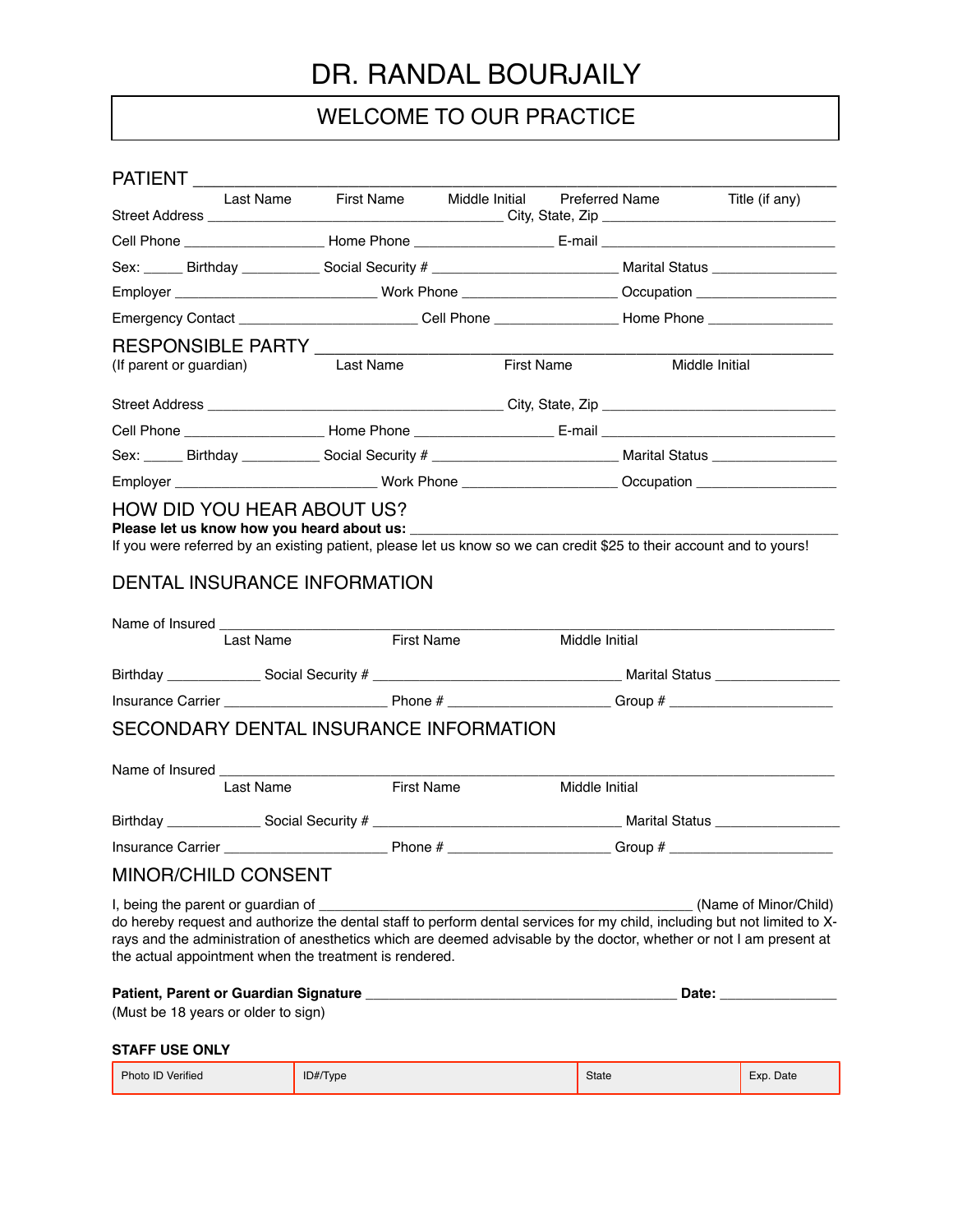# DR. RANDAL BOURJAILY

## DENTAL HISTORY AND CONCERNS

Dr. Randal Bourjaily focuses on providing comprehensive care to adults and their families. We are able to deliver care that not only improves our patients' health and aesthetics but also changes their lives. We look beyond just the teeth and gums, treating the whole patient comprehensively. We seek to establish a harmonious relationship of the three main factors affecting your bite — teeth, muscles and jaw joints. An optimal bite is also essential to ensure that smile makeovers and dental restorations are beautiful, functional and long-lasting.

| Does floss shred when you use it? Yes                                                                                                                                                                                          |            | No.                            | Does food pack or catch between your teeth? |  |    |                                            | Yes | No |
|--------------------------------------------------------------------------------------------------------------------------------------------------------------------------------------------------------------------------------|------------|--------------------------------|---------------------------------------------|--|----|--------------------------------------------|-----|----|
| Do you smoke or chew tobacco?                                                                                                                                                                                                  | <b>Yes</b> | No.                            | Do your gums bleed? Yes                     |  | No |                                            |     |    |
| Does your breath concern you?                                                                                                                                                                                                  | Yes        | No                             |                                             |  |    |                                            |     |    |
| When was your last dental appointment and cleaning? ____________________________                                                                                                                                               |            |                                |                                             |  |    |                                            |     |    |
| How would you rate your smile? (Lowest) 1 2 3 4 5 6 7 8 9 10 (Highest)                                                                                                                                                         |            |                                |                                             |  |    |                                            |     |    |
| Should you need treatment, at what point should we address it?                                                                                                                                                                 |            |                                |                                             |  |    |                                            |     |    |
| $\Box$ When my tooth hurts or breaks $\Box$ When something is worsening                                                                                                                                                        |            |                                |                                             |  |    | □ Before problem occurs                    |     |    |
| Please indicate if you have any of the following concerns (check all that apply):                                                                                                                                              |            |                                |                                             |  |    |                                            |     |    |
| $\Box$ My teeth are not in alignment                                                                                                                                                                                           |            |                                | I have a space I don't like                 |  |    | $\Box$ I do not like the color of my teeth |     |    |
| □ Chipped teeth                                                                                                                                                                                                                |            | $\Box$ Hidden or missing teeth |                                             |  |    | □ Old fillings, veneers or crowns          |     |    |
| <b>TMJ</b> Disorder                                                                                                                                                                                                            |            | $\Box$ My teeth hurt           |                                             |  |    | Overall appearance of my smile             |     |    |
| Have you ever been told or are you aware that you snore or have sleep apnea? Yes                                                                                                                                               |            |                                |                                             |  |    | No                                         |     |    |
| Have you completed or ever been part of a sleep study?<br>Yes<br>No                                                                                                                                                            |            |                                |                                             |  |    |                                            |     |    |
| What is the reason for trying a new dental office? Letterman the control of the state of the state of the state of the state of the state of the state of the state of the state of the state of the state of the state of the |            |                                |                                             |  |    |                                            |     |    |
|                                                                                                                                                                                                                                |            |                                |                                             |  |    |                                            |     |    |
| Are there any additional concerns you would like us to know? ____________________                                                                                                                                              |            |                                |                                             |  |    |                                            |     |    |
|                                                                                                                                                                                                                                |            |                                |                                             |  |    |                                            |     |    |

 $\mathcal{L}_\mathcal{L} = \mathcal{L}_\mathcal{L} = \mathcal{L}_\mathcal{L} = \mathcal{L}_\mathcal{L} = \mathcal{L}_\mathcal{L} = \mathcal{L}_\mathcal{L} = \mathcal{L}_\mathcal{L} = \mathcal{L}_\mathcal{L} = \mathcal{L}_\mathcal{L} = \mathcal{L}_\mathcal{L} = \mathcal{L}_\mathcal{L} = \mathcal{L}_\mathcal{L} = \mathcal{L}_\mathcal{L} = \mathcal{L}_\mathcal{L} = \mathcal{L}_\mathcal{L} = \mathcal{L}_\mathcal{L} = \mathcal{L}_\mathcal{L}$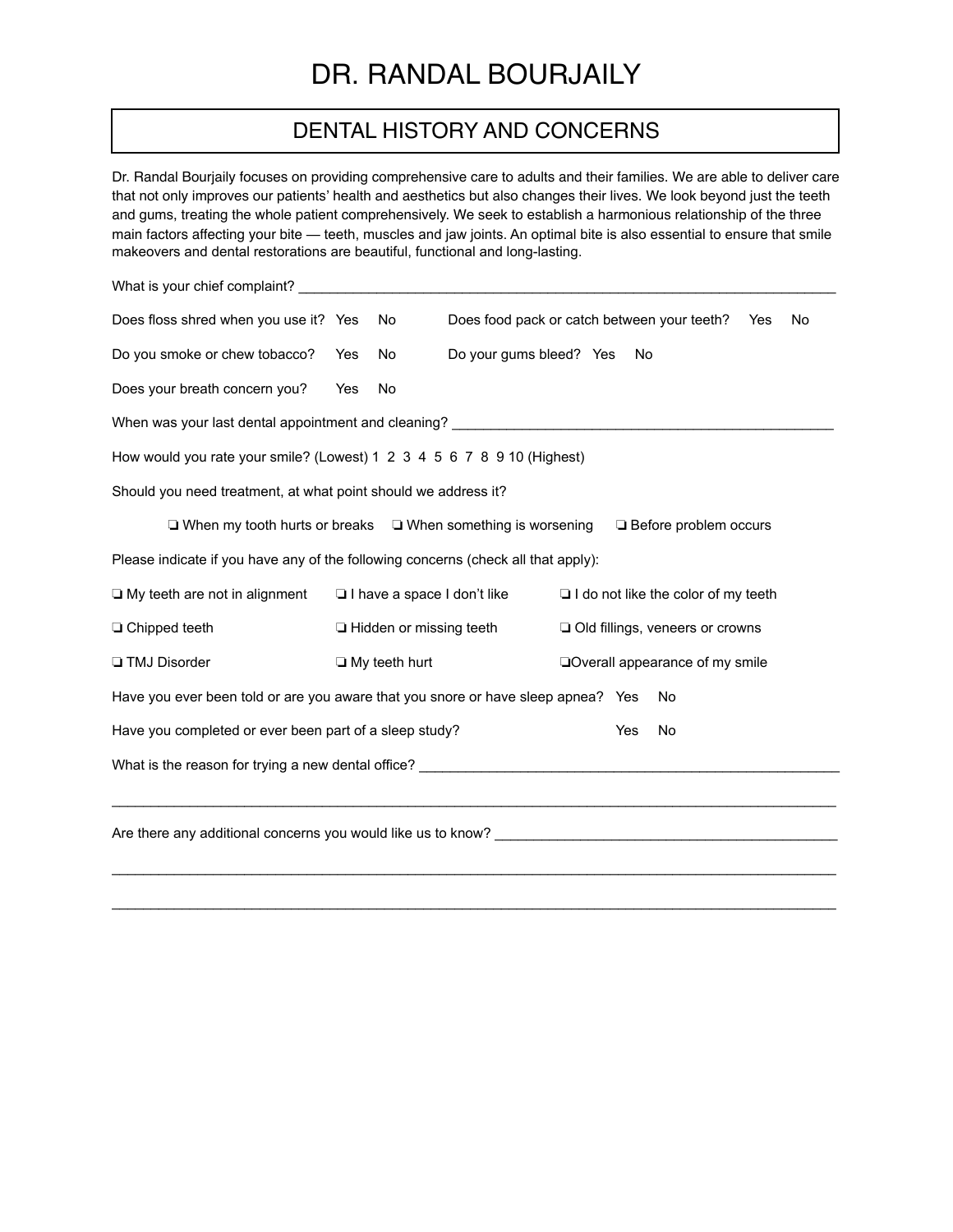# DR. RANDAL BOURJAILY

# MEDICAL HISTORY

Although as dentists we treat the area in and around the mouth, it is part of your entire body. Medical health problems you may have or medications you may be taking could be important to you dental health. Thank you for **thoroughly**  answering the following questions.

| Family Physician                                          |                                                                                                                                                                  | Phone#                   |
|-----------------------------------------------------------|------------------------------------------------------------------------------------------------------------------------------------------------------------------|--------------------------|
|                                                           | Are you taking any medication now, including regular doses of aspirin?                                                                                           | Yes<br>No.               |
|                                                           | Are you aware of having an allergic reaction to any medication or substance?<br>If so, please list (e.g. Latex, penicillin, iodine) ____________________________ | No<br>Yes                |
|                                                           | Have you been under the care of a medical doctor during the past two years?                                                                                      | No<br>Yes                |
|                                                           | Have you ever had heart surgery, heart valve or joint replacement or an organ transplant?                                                                        | No<br>Yes                |
| Do you require premedication (e.g. knee replacement)? Yes | No.                                                                                                                                                              | If so, for what?         |
|                                                           | Do you or have you ever taken Fosamax or any other biphosphonate, Zometa, Aredia, Boniva or Actonel?                                                             | Yes No                   |
| Women: Are you <b>Q</b> Pregnant?                         | $\Box$ Nursing?<br>$\Box$ Taking birth control pills?                                                                                                            | $\Box$ None              |
|                                                           | Indicate which of the following you have had or have at present by checking the box:                                                                             |                          |
| □ Heart Concerns                                          | □ Neurological Disorders                                                                                                                                         | □ Headaches              |
| □ Congenital Heart Disease                                | Osteoporosis                                                                                                                                                     | Limited Mouth Opening    |
| <b>El Heart Murmur</b>                                    | Liver Disease/jaundice                                                                                                                                           | High Blood Pressure      |
| Sickle Cell Disease                                       | <b>Exercial Pain</b>                                                                                                                                             | I Mitral Valve Prolapse  |
| $\Box$ Asthma                                             | □ Sensitive Teeth (hot/cold)                                                                                                                                     | Artificial Heart Valve   |
| <b>QAIDS/HIV</b>                                          | <b>Difficulty Swallowing</b>                                                                                                                                     | <b>D</b> Pacemaker       |
| □ Stroke                                                  | Latex Allergy                                                                                                                                                    | <b>Langina</b>           |
| Jaw Clicking/Popping                                      | Artificial Joints                                                                                                                                                | □ Anemia                 |
| Kidney Trouble                                            | <b>Q</b> Ulcers                                                                                                                                                  | □ Radiation/Chemotherapy |
| <b>Tuberculosis</b>                                       | □ Epilepsy/Seizures                                                                                                                                              | <b>D</b> Arthritis       |
| $\Box$ Hepatitis                                          | <b>Difficulty Chewing</b>                                                                                                                                        | <b>Jaw Pain</b>          |
| □ Psychiatric Disorders                                   | □ Insomnia/Nervousness                                                                                                                                           | □ Congested Ears         |
| $\Box$ Diabetes                                           | □ Teeth Clenching/Grinding                                                                                                                                       | Loose Teeth              |
| Thyroid Disorder                                          | □ Snoring/Sleep Apnea                                                                                                                                            | □ Neck Ache              |
| Notes/Any other health issues:                            |                                                                                                                                                                  |                          |

### Medical Updates: \_\_\_\_\_\_

I understand the above information is necessary to provide me with dental care in a safe and efficient manner. I have answered all questions to the best of my knowledge. Should further information be needed, you have my permission to ask the respective health care provider who may release such information to you. I will notify Dr. Bourjaily of any change in health or medication.

 $\mathcal{L}_\mathcal{L} = \mathcal{L}_\mathcal{L} = \mathcal{L}_\mathcal{L} = \mathcal{L}_\mathcal{L} = \mathcal{L}_\mathcal{L} = \mathcal{L}_\mathcal{L} = \mathcal{L}_\mathcal{L} = \mathcal{L}_\mathcal{L} = \mathcal{L}_\mathcal{L} = \mathcal{L}_\mathcal{L} = \mathcal{L}_\mathcal{L} = \mathcal{L}_\mathcal{L} = \mathcal{L}_\mathcal{L} = \mathcal{L}_\mathcal{L} = \mathcal{L}_\mathcal{L} = \mathcal{L}_\mathcal{L} = \mathcal{L}_\mathcal{L}$ 

## **Patient, Parent or Guardian Signature \_\_\_\_\_\_\_\_\_\_\_\_\_\_\_\_\_\_\_\_\_\_\_\_\_\_\_\_\_\_\_\_\_\_\_\_\_\_\_\_\_ Date: \_\_\_\_\_\_\_\_\_\_\_\_\_\_**

(Must be 18 years or older to sign)